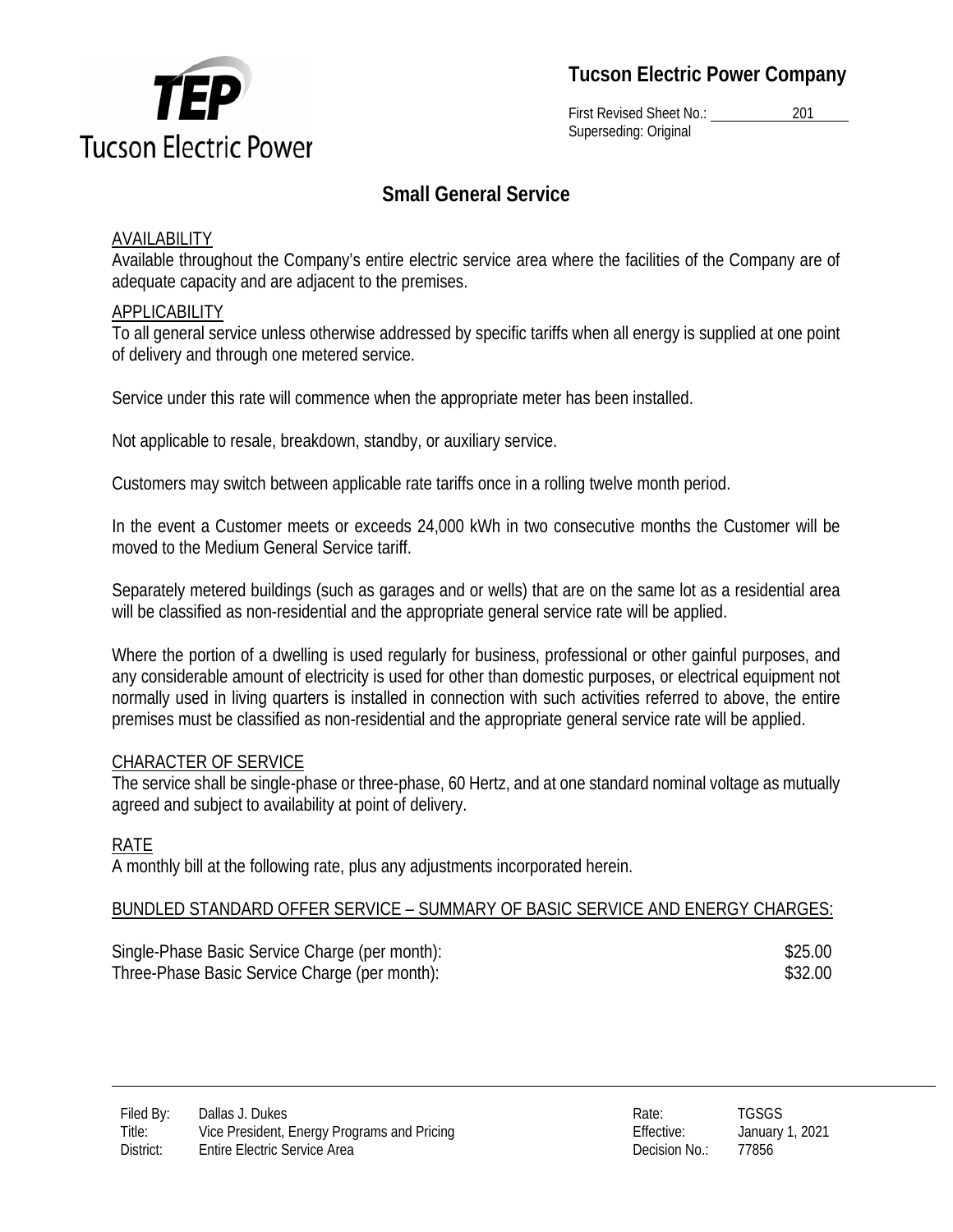

**Tucson Electric Power Company** 

First Revised Sheet No.: 201 - 1 Superseding: Original

| Energy Charges (per kWh):                                                                                               | Summer            | Winter            |
|-------------------------------------------------------------------------------------------------------------------------|-------------------|-------------------|
|                                                                                                                         | (May - September) | (October - April) |
| $0 - 500$                                                                                                               | \$0.082693        | \$0.071040        |
| Over 500                                                                                                                | \$0.098628        | \$0.091673        |
| Energy Charge is a bundled charge that includes: Local Delivery-Energy (Local Delivery and/or Distribution exclusive of |                   |                   |
| Transmission/Ancillaries), Generation Capacity, Fixed Must-Run, Transmission and Ancillary Services.                    |                   |                   |

|                                 | Summer            | Winter            |
|---------------------------------|-------------------|-------------------|
| Power Supply Charges (per kWh): | (May - September) | (October - April) |
| Base Power Supply               | \$0.031989        | \$0.029004        |

The Power Supply Charge is the sum of the Base Power Supply Charge and the Purchased Power and Fuel Adjustment Clause (PPFAC), a per kWh adjustment in accordance with Rider-1-PPFAC. PPFAC reflects increases or decreases in the cost to the Company for energy either generated or purchased above or below the base cost per kWh sold.

#### DIRECT ACCESS

A Customer's Direct Access bill will include all unbundled components except those services provided by a qualified third party. Those services may include Metering (Installation, Maintenance and/or Equipment), Meter Reading, Billing and Collection, Transmission and Generation. If any of these services are not available from a third party supplier and must be obtained from the Company, the rates for Unbundled Components set forth in this tariff will be applied to the customer's bill.

## FOR DIRECT ACCESS: ARIZONA INDEPENDENT SCHEDULING ADMINISTRATOR (AZISA) CHARGE

A charge per kWh shall, subject to FERC authorization, be applied for costs associated with the implementation of the AZISA in Arizona.

#### TEP STATEMENT OF CHARGES

For all additional charges and assessments approved by the Arizona Corporation Commission see the TEP Statement of Charges which is available on TEP's website at www.tep.com.

#### TAX CLAUSE

To the charges computed under the above rate, including any adjustments, shall be added the applicable proportionate part of any taxes or governmental impositions which are or may in the future be assessed on the basis of gross revenues of the Company and/or the price or revenue from the electric energy or service sold and/or the volume of energy generated or purchased for sale and/or sold hereunder.

#### RULES AND REGULATIONS

The standard Rules and Regulations of the Company as on file with the Arizona Corporation Commission shall apply where not inconsistent with this rate.